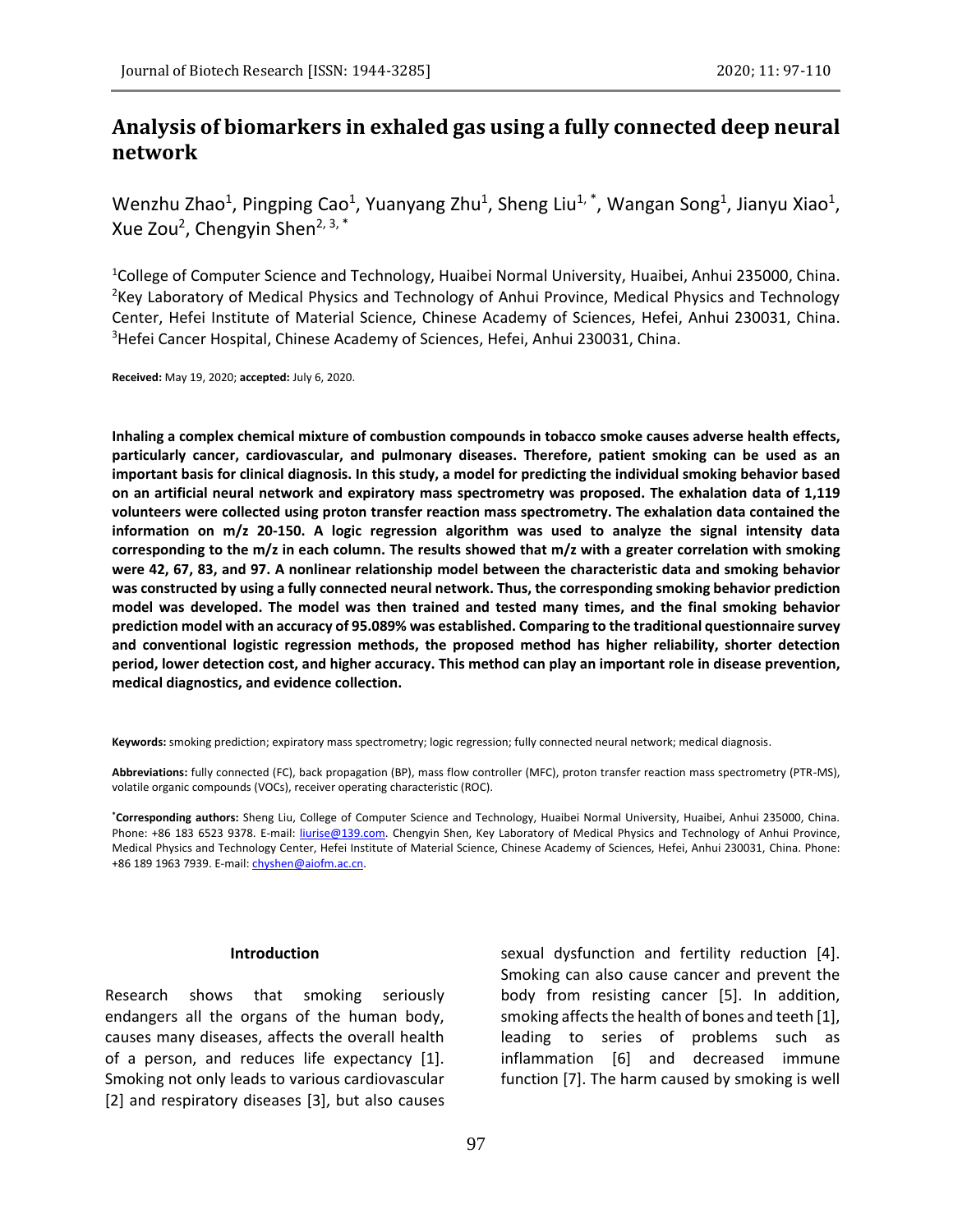known to people and has aroused broad concerns globally.

The diseases caused by using tobacco are among the largest global public health threats. Therefore, many health departments over the world have mandated smoking cessation to help smoking addicts quit smoking. In the process of quitting smoking, frequently determination of the smoking status and monitoring the effects of smoking cessation are required. In addition, the medical insurance industry needs to determine whether an insured's illness has been caused by smoking. When a criminal case occurs, cigarette or second-hand cigarette residues and other relevant evidence are often left behind at the scene of the crime. Forensic laboratories need to make an objective determination of smoking and determine the person at the scene of the crime, so as to identify the suspect [8].

The most commonly used method for smoking determination is a questionnaire survey [9], in which reliability often depends on the attitude of the respondents and the spirit of seeking the truth from the facts. The more accurate method to identify whether the tester smokes is to measure nicotine and cotinine levels in the plasma, urine, and saliva of the tester [10, 11]. The concentration of nicotine and cotinine in the biological samples (such as urine, blood, and saliva) of a smoker is at least 2-3 times higher than that in a nonsmoker. Therefore, it has been proved that it is reasonable to use such biological samples as a biomarker to determine smoking [12]. Specific analytical methods include immunoassay [13], high-performance liquid chromatography [14], and gas chromatography [11]. However, these analytical methods are time-consuming and require a large number of samples, specialized laboratories, and trained personnel [8]. In addition, there was a cross reaction and a lack of specificity in immunoassay [15]. In recent years, researchers have attempted to analyze abnormal methylation of smokingrelated genes in order to identify smoking behavior [16]. Deoxyribonucleic acid methylation is a potential mechanistic link between current smoking and cancer as well as prenatal cigarettesmoke exposure and the development of adult chronic diseases. The genetic analysis of gene methylation may provide some clues for smoking identification. However, there are too many factors that may cause gene methylation, and smoking is not the only one or even one of the top causes [17]. Therefore, genome sequencing for methylation evaluation cannot be the method for screening the smoking situation.

Breath detection has become a new method for identifying diseases or the metabolic state due to its convenience, speed, hygiene, and noninvasiveness, and has attracted a lot of interest from international researchers. Although acetonitrile exhaled by smokers has been recognized internationally as one of the smoking markers [18], complete and accurate determination of whether an individual smokes or not is difficult by relying solely on acetonitrile. Mass spectrometry data, such as breath detection, also contains a large amount of information on components other than acetonitrile. If a comprehensive analysis is conducted, it is expected to improve the accuracy of smoking determination further. A fully connected (FC) neural network is suitable for handling complex nonlinear relationship data and can automatically learn and extract feature data from large amounts of data.

In recent years, neural networks have quickly become a popular topic for disease analysis and prediction. For example, in medical imaging, neural networks are used to analyze images of breast cell nuclear grading [19], and in disease prediction, a back propagation (BP) neural network was used to predict the trend of the Severe Acute Respiratory Syndrome epidemic [20]. In terms of air quality prediction, a long short-term memory-FC neural network model was used to predict the PM2.5 pollution index at an air-quality monitoring station, and the prediction performance of this model was great [21].

In this study, we applied the breath component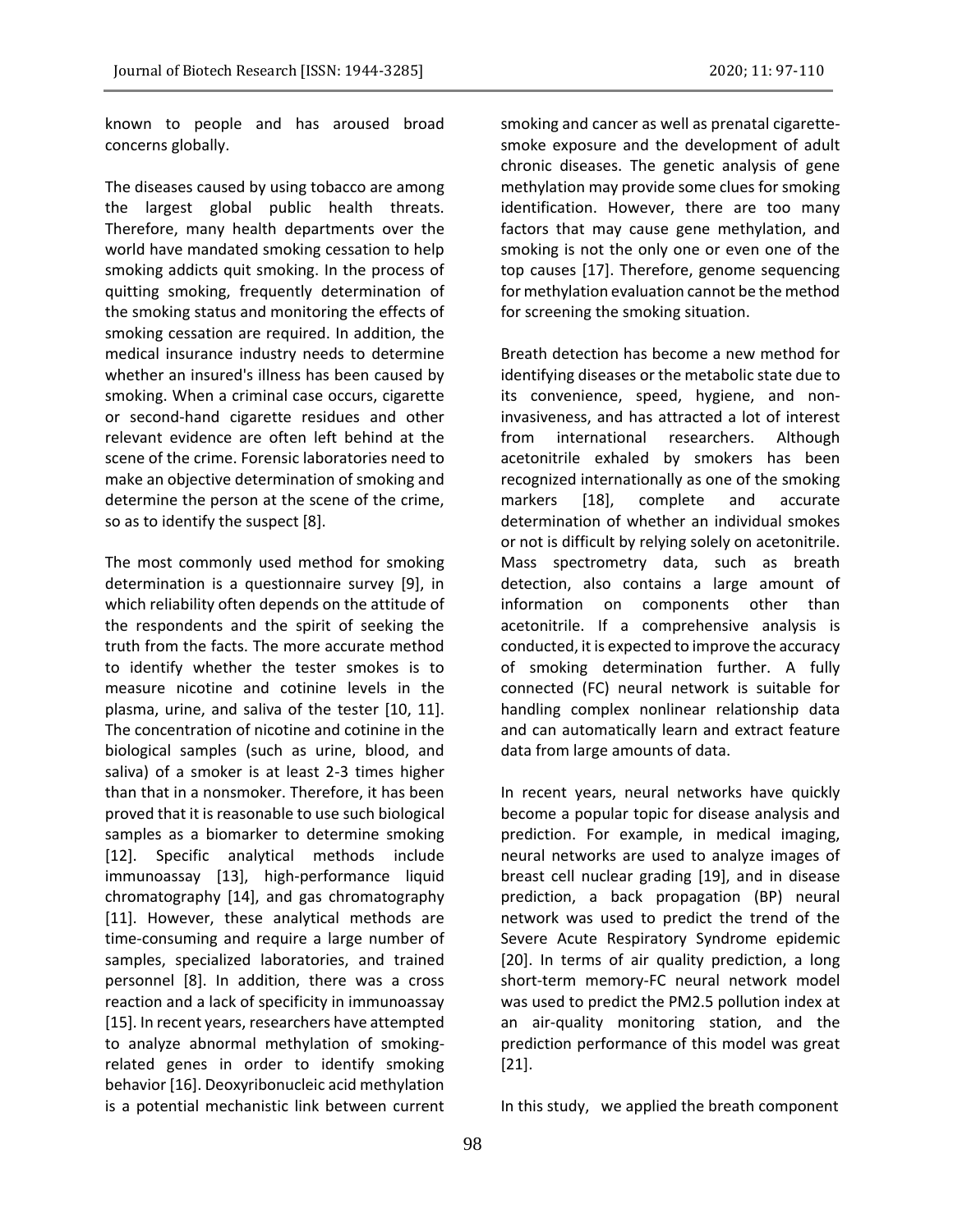|       |     | <b>Train</b>   |                   |             |                |                   |               |             |
|-------|-----|----------------|-------------------|-------------|----------------|-------------------|---------------|-------------|
|       |     | <b>Smokers</b> | <b>Nonsmokers</b> | Ex-smokers  | <b>Smokers</b> | <b>Nonsmokers</b> | Ex-smokers    | Total       |
| Male  | Age | $35(21-80)$    | $30(23-87)$       | $31(56-62)$ | $32.5(22-57)$  | $27(19-63)$       | 41            | $33(19-87)$ |
|       | No. | 176            | 445               | 18          | 40             | 120               |               | 800         |
| Women | Age | 65(39-66)      | $35(23-82)$       | 38.5(33-44) | 27             | $27(20-62)$       | $27.5(27-28)$ | 34(20-82)   |
|       | No. |                | 251               |             |                | 60                |               | 319         |
| All   | Age | $35(21-80)$    | $35(23-87)$       | 41.5(24-79) | $32(22-57)$    | $27(19-63)$       | $28(27-41)$   | $33(19-87)$ |
|       | No. | 179            | 696               | 20          | 41             | 180               |               | 1119        |

**Table 1.** Characteristics of the subject groups (Age is quoted as a median).

mass spectrometry data obtained through breath detection to establish a fast and accurate smoking prediction model based on the FC neural network by processing the input eigenvalues of the nonlinear relationship to predict smoking behavior. The result of this study is expected to be a new reliable non-invasive method for predicting smoking.

# **Materials and Methods**

In this study, breath data were collected from 1,119 volunteers. 80% of breath data (895 volunteers) were used to train the model, and 20% of breath data (224 volunteers) were used as the prediction samples. The personal data and smoking status of the volunteers were recorded including age, gender, whether the volunteer smokes, smoking duration, time since quitting, and the number of cigarettes smoked per day. The specific volunteer information is shown in Table 1.

The framework for predicting the smoking behavior by combining expiratory mass spectrometry with the FC neural network is shown in Figure 1.

**Acquisition of exhaled mass spectrometry data**

Breath detection was performed by using direct exhalation injection (breath sampling system) combined with proton transfer reaction mass spectrometry (PTR-MS) [22, 23]. The breath sampling system mainly included a disposable mouthpiece, a mass flow controller (MFC), a pressure controller, and two pumps (Pump1 and

Pump2). As PTR-MS operates in the full-spectrum scanning mode (*m/z* 20-150, except *m/z* 37), one full scan takes 143 s, which is much longer than the breath duration of human being. Therefore, to ensure that the full-spectrum scanning was completed with only one breath, the following operations were performed on the sampling system. In the beginning of the experiment, the MFC was set to 500 mL/min. The experimental subject began to blow for 7 s, and the exhaled samples were brought into the sampling pipeline by Pump1. At this time, the MFC was closed, and blowing was stopped. Then, the breath sample stored in the sampling pipeline entered the PTR-MS detector slowly under the action of the pressure gradient. By the end of this testing, the whole process time lasted more than 200 s, which met the requirement of full-spectrum scanning. PTR-MS devices included an ion source, a drift tube, and a mass spectrometry detection system [24, 25]. Water vapor entered the ion source and generated  $H_3O^+$  by glow discharge. When the exhaled gas entered the drift tube, if the proton affinity of the volatile organic substance M in the breath was greater than that of water, a proton transfer reaction as Equation (1) occurred with the generated  $H_3O^+$  and MH<sup>+</sup>, which entered the mass spectrometry, and the detection was completed.

$$
\mathrm{M}^+ + \mathrm{H}_3\mathrm{O}^+ \rightarrow \mathrm{M}\mathrm{H}^+ + \mathrm{H}_2\mathrm{O} \tag{1}
$$

There are many volatile organic compounds (VOCs) in the exhaled gas of people. The target VOCs include acetonitrile, benzene, toluene, and 2-methylpentane. Previous studies have shown that the concentrations of acetonitrile, benzene,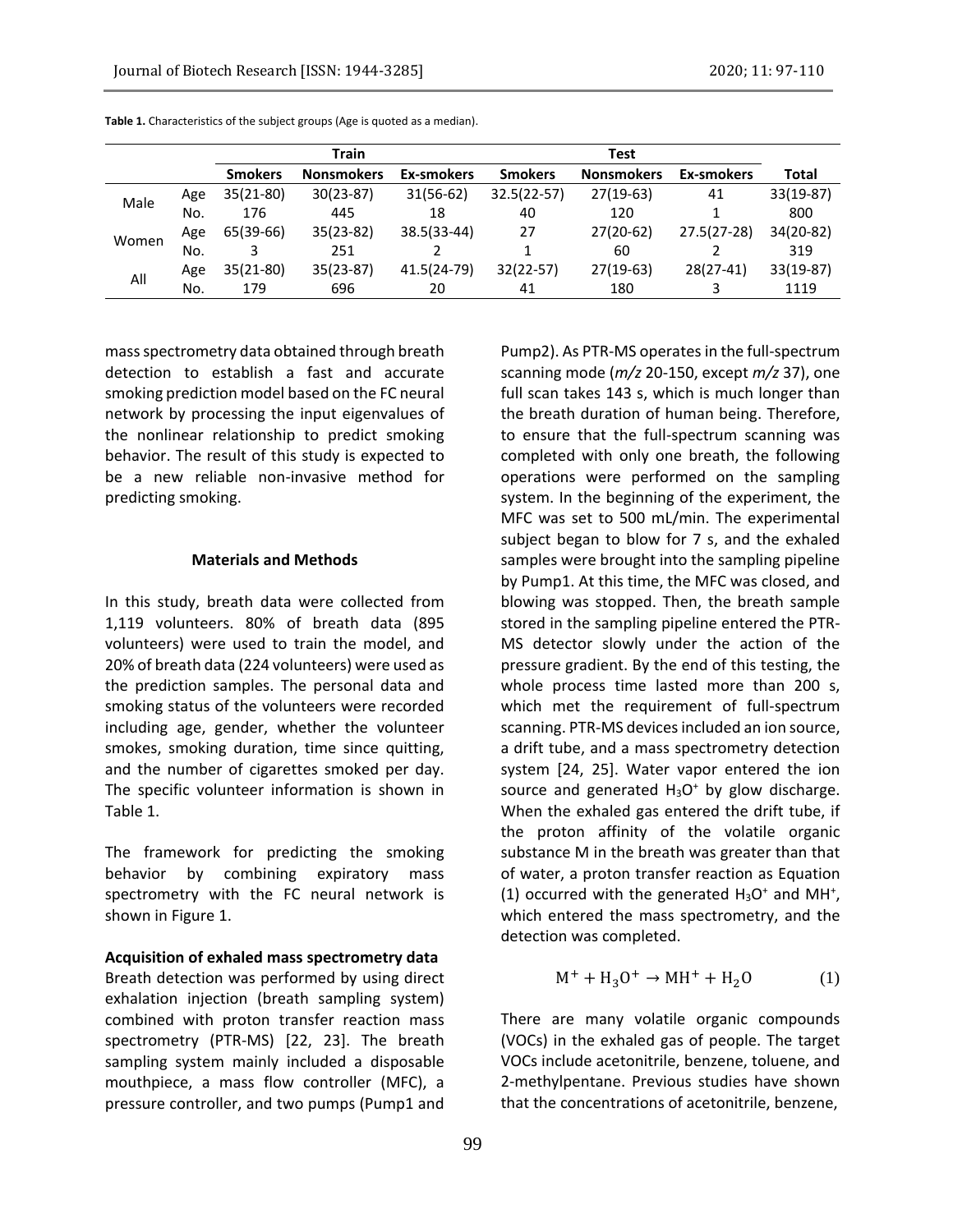

Figure 1. Framework for predicting the smoking behavior by combining exhalation mass spectrometry with a fully connected neural network.

and other target VOCs in the exhaled air of smokers are significantly higher than that of nonsmokers. Thus, these VOCs can be used as biomarkers of smoking breath [18].

### **Statistical analysis**

Advanced statistical analysis including logistic regression classification was applied to select important features to be included in the training of the FC neural network models. A statistical significance test was conducted for the difference between nonsmokers and smokers by using Statistical Product and Service Solutions (SPSS) software (IBM Company, Armonk, New York, USA) through the Mann–Whitney U test.

### **Data Processing**

The number of protons is represented by m, and the number of charges of ions is represented by z. The m/z is the ratio of protons divided by the number of charges, i.e., the charge-to-mass ratio. The horizontal axis in the mass spectrum is m/z. The m/z range of the scan was from 20 to 150, and the corresponding signal intensity was obtained.

According to the specification of the neural network input data, the processed data were numerically processed. The volunteers only had two conditions: smoking or nonsmoking. The smoking and nonsmoking behaviors were indicated by 1 and 0, respectively. The numeric ones and zeros were used as learning labels for the neural networks.

To ensure the prediction accuracy and avoid too long learning time of the neural network, data cleaning was required. First, the logistic regression method was used to calculate the parameters between each column of the data and smoking. Then, the correlation of the data was determined according to the size of the parameters, and the optimal feature dataset was finally obtained after cleaning the interference data.

The classification of logistic regression is fast with less occupied memory, which is suitable for solving two-class problems. The parameters of each feature value can be directly obtained. The larger parameters indicate that the correlation between the feature data and the target classification is higher. A total of 80% of the exhaled m/z data collected from 1,119 volunteers were used as the training samples for the logistic regression model, and the other 20% were used to test the classification accuracy of the logistic regression model. The study was conducted to determine whether the volunteer smokes; hence, the problem was a two-class problem with smoking or nonsmoking.

For a single input  $x^{(i)}$ , there are:

$$
z^{(i)} = w^{T} x^{(i)} + b \tag{2}
$$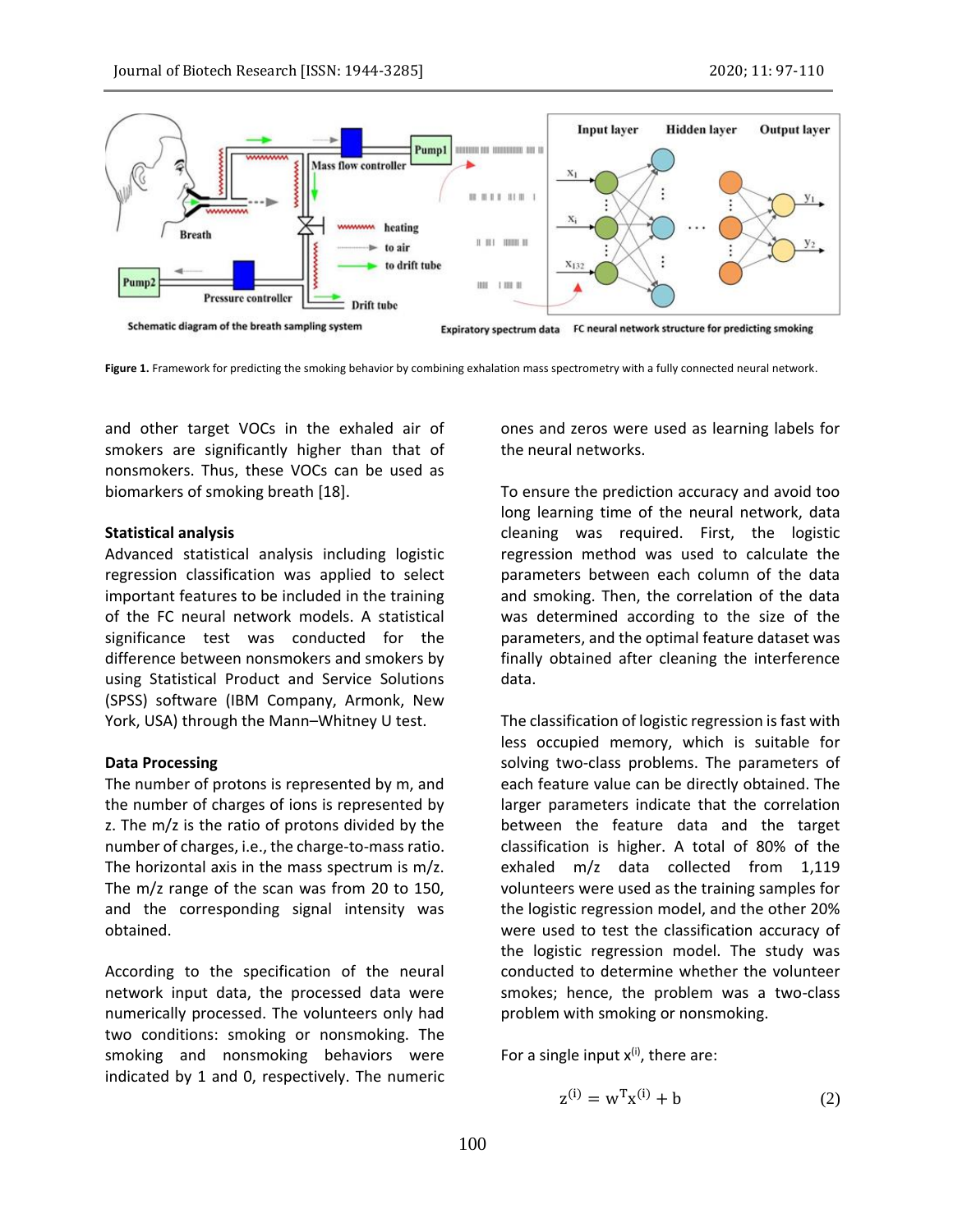A predictive function can be obtained:

$$
\hat{y}^{(i)} = a^{(i)} = sigmoid(z^{(i)})\tag{3}
$$

The corresponding loss function is:

$$
L(a^{(i)}, y^{(i)}) = -y^{(i)} \log(a^{(i)}) - (1 - y^{(i)}) \log(1 - a^{(i)}) \quad (4)
$$

where  $y^{(i)}$  is the true output corresponding to the input x<sup>(i)</sup>.

By taking the training sample of (5), the cost function is obtained:

$$
J = \frac{1}{m} \sum_{i=1}^{m} L(a^{(i)}, y^{(i)})
$$
 (5)

The minimum cost function was optimized by using the traditional gradient descent method, and the best parameters W and b were obtained. First, forward propagation and BP were performed. Then, the parameter was updated according to the partial derivative of each parameter obtained by BP.

In forward propagation, for input X, the predicted value of logistic regression is:

$$
A = \alpha(w^{T}X + b) = (a^{(1)}, a^{(2)}, \cdots, a^{(m-1)}, a^{(m)})
$$
 (6)

The cost function can be obtained from the training data and the predicted values:

$$
J = -\frac{1}{m} \sum_{i=1}^{m} y^{(i)} \log(a^{(i)}) + (1 - y^{(i)}) \log(1 - a^{(i)}) \tag{7}
$$

In BP:

$$
dW = \frac{\partial J}{\partial W} = \frac{1}{m} X(A - Y)^T
$$
 (8)

$$
db = \frac{\partial J}{\partial b} = \frac{1}{m} \sum_{i=1}^{m} (a^{(i)} - y^{(i)})
$$
(9)

The update parameters are:

$$
W = W - \alpha * dW \qquad (10)
$$

 $b = b - \alpha * db$  ( $\alpha$  was the learning rate) (11)

### **BP neural network**

Because the exhalation data are onedimensional, traditional network models such as recurrent neural network and convolutional neural network cannot process the data well. Therefore, the traditional BP neural network was used to construct the smoking prediction model. The BP neural network classification prediction model is a supervised learning network, which is generally divided into an input layer, a hidden layer, and an output layer. Training and test data were input through the input layer, calculated by the hidden layer, and then the result was output by the output layer. The hidden layer is the core of the entire neural network. The algorithm of the hidden layer determines the role of the neural network.

The maximum training times were 1,000, and the learning rate was 0.1. The error was set to 0.001. The classification result was only 0 or 1. When the output was smaller than 0.5 and greater than or equal to 0.5, it was rounded to 0 and 1, respectively. Therefore, the error range of 0.001 did not affect the output. In learning the neural network model, the data corresponding to high weight m/z in exhaled gas were input from the input layer, and then a set of free weights was randomly selected as the initial weight between the input layer and hidden layer. The input of the hidden layer was obtained by using the initial input and initial weight:

$$
X_{\text{hidden}} = I_{\text{input}} \cdot W_{\text{input-hidden}} \tag{12}
$$

Where W<sub>hidden</sub> is the input of the hidden layer, I<sub>input</sub> is the feature data from the input layer, and Winput-hidden is the weight between the input layer and hidden layer, which is updated with the weight of the hidden layer.

The updated weights calculated by the Levenberg–Marquardt algorithm [26-28] were returned to equation  $(12)$ , and the new Xhidden was calculated. Then, the actual output of the hidden layer was calculated by the S activation function. The Sigmoid function is expressed as follows [29]: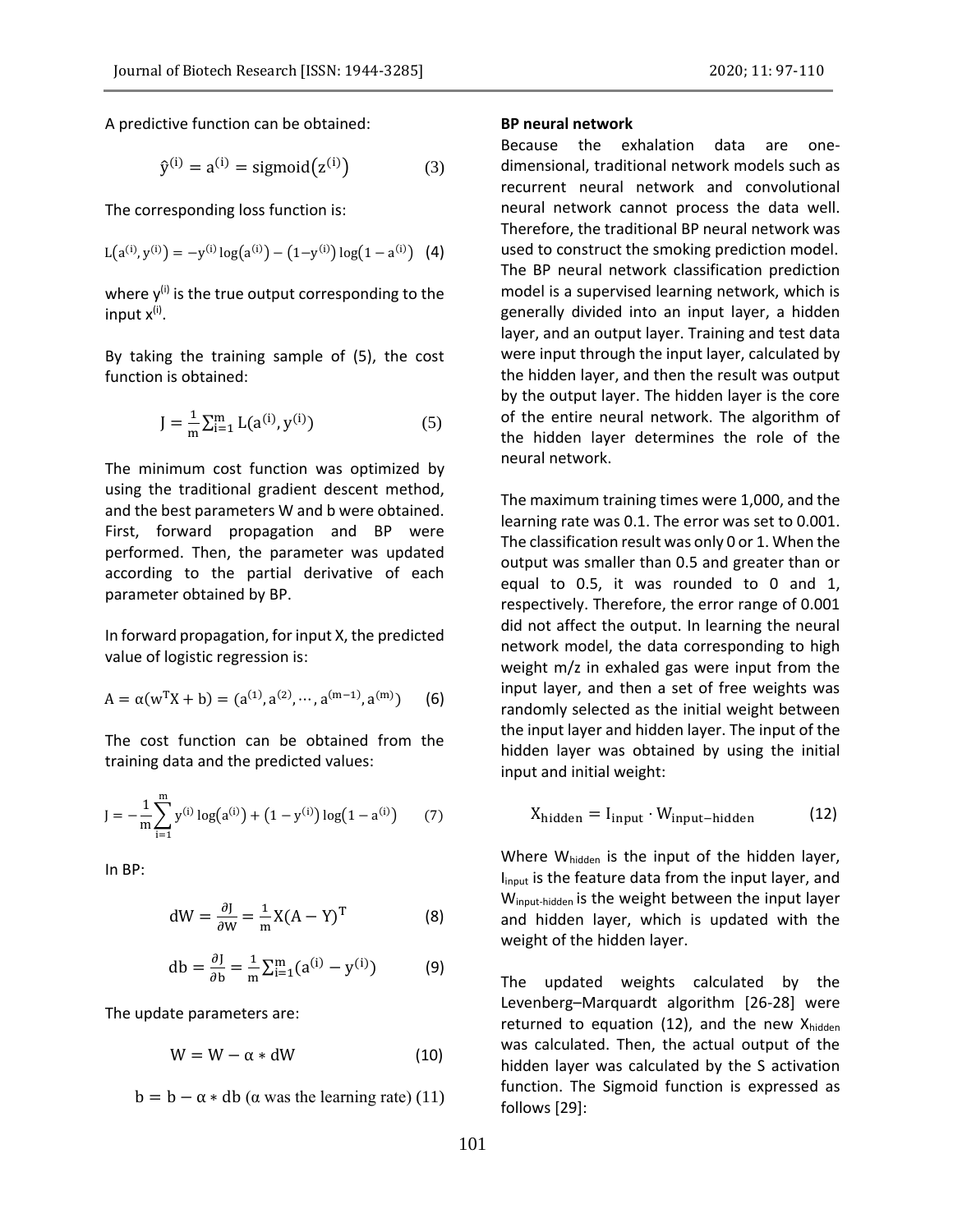$$
Sigmoid(x) = \frac{1}{1 + e^{-x}}
$$
 (13)

$$
O_{hidden} = Sigmoid(X_{hidden})
$$
 (14)

Ohidden is the output value of the hidden layer, and the predicted classification results of the output layer are calculated as follows:

$$
O_{\text{output}} = O_{\text{hidden}} \cdot W_{\text{hidden}} \tag{15}
$$

Where Whidden is the updated hidden layer weight.

### **Fully connected neural network**

In order to improve the accuracy and precision of the model further, a smoking prediction model was constructed by using an FC neural network. In FC neural networks, adjacent network layers are FC to each other [30]. The neural network implemented in this research model has a threelayer structure with an input layer, a hidden layer, and an output layer. The hidden layer extracts features and outputs the corresponding probability of smoking and nonsmoking from the output layer. The higher probability is taken as the final prediction output.

In order to enhance the model ability to describe nonlinear features and accelerate training, the rectified linear unit (ReLU) function was used as the activation function instead of the common Sigmoid function. It has been reported that the commonly used sigmoidal element has the problem of vanishing gradient, which is usually accompanied by slow optimization convergence to a local minimum of difference [31]. The modified linear (ReLU) element solves this problem. When it is activated above 0, its partial derivative is 1. The ReLU function is defined as follows [32]:

Re 
$$
LU(x) = max(x, 0) =
$$
\n
$$
\begin{cases}\nx & \text{if } x > 0 \\
0 & \text{otherwise}\n\end{cases}
$$
\n(16)

As a one-sided piecewise linear function, the ReLU function changes all negative values to 0,

whereas positive values remain unchanged. It does not force sign symmetry or antisymmetry. This operation is called one-sided suppression. Because of its unilateral inhibition, the neurons in the neural network also have sparse activation. The sparse model implemented by ReLU can better mine related features, improve training speed, and enhance fitting accuracy. When the Sigmoid function is used to calculate the activation value, the exponential calculation is needed. When the BP is used to calculate the error gradient, the derivation involves division, and the calculation amount is relatively large. As for the ReLU function, for accelerating the propagation, only the threshold value should be set.

The weight of the hidden layer needs to be constantly updated to ensure the accuracy of the output. However, neural networks using traditional gradient descent algorithms often have the problem of local minimum. When the learning rate is too small or the activation function is very small, the update speed of weights and thresholds will decrease, and the convergence rate of the network will slow down. Thus, in the FC neural network model for predicting smoking, we used the Adam algorithm to calculate the weight of the hidden and output layers, rather than the traditional gradient descent algorithm.

The Adam algorithm is a first-order optimization algorithm, which can replace the traditional random gradient descent process. It can update the neural network weight based on the training data iteratively [33]. The Adam algorithm designs independent adaptive learning rates for different parameters by calculating the first and second moment estimates of the gradient. The Adam algorithm combines the best features of the AdaGrad and RMSProp algorithms. It still provides optimization methods to solve sparse gradient and noise problems. Adam's algorithm tuning parameters are relatively simple, and the default parameters can handle most problems. It solves the problems of low convergence speed of traditional all connected neural networks and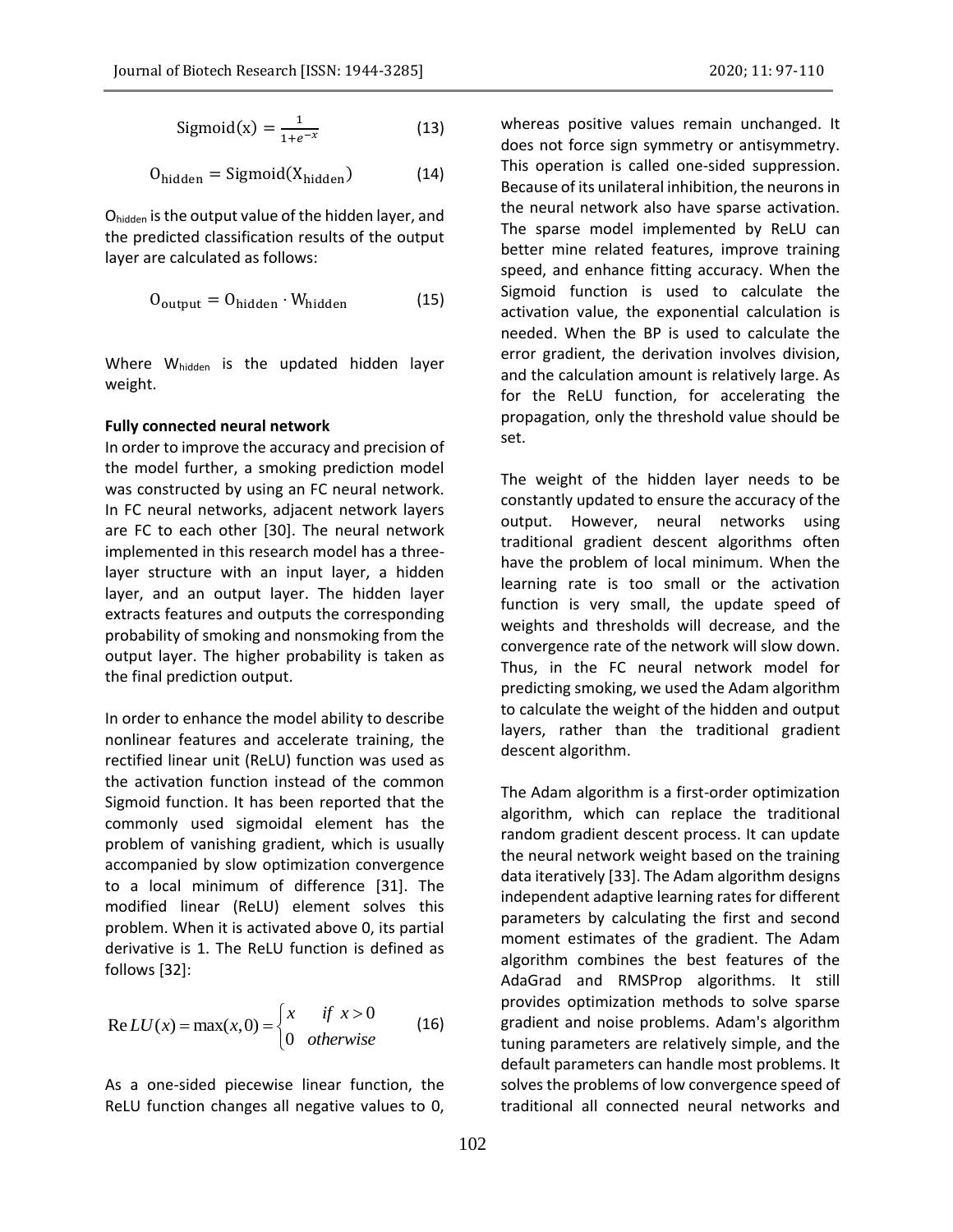falling into the local minimum. The calculation formulas are as follows:

$$
t = t + 1 \tag{17}
$$

$$
g_t = \nabla_{\theta} f_t(\theta_{t-1})
$$
\n(18)

$$
m_{t} = \beta_{1} m_{t-1} + (1 - \beta_{1}) g_{t}
$$
 (19)

$$
v_t = \beta_2 v_{t-1} + (1 - \beta_2) g_t^2
$$
 (20)

where  $β_1$ ,  $β_2$  are the exponential decay rates for the moment estimates.

As *m<sup>t</sup>* and *v<sup>t</sup>* are initialized as 0 vectors, they will bias to 0 vectors if the attenuation rate is small. Therefore, bias correction is needed for *m<sup>t</sup>* and *vt*. The average weight of the corrected gradient is  $\hat{m}_t$  , and the deviation of the corrected gradient is  $\hat{v}_t$  . The correction formulas are as follows:

$$
\hat{m}_t = m_t / (1 - \beta_1^t) \tag{21}
$$

$$
\hat{v}_t = v_t / (1 - \beta_2^t) \tag{22}
$$

After the correction, the updated formula of the final Adam algorithm is as follow:

$$
\theta_{t+1} = \theta_t - \frac{\eta}{\varepsilon + \sqrt{\hat{v}_t}} \hat{m}_t
$$
 (23)

The good default settings for the tested machine learning problems are  $β_1 = 0.9$ ,  $β_2 = 0.999$ , and ε = 10<sup>-8</sup>. All operations on vectors are elementwise.

### **Results**

# **Mann–Whitney U test**

There was no significant difference in the mean values of the two independent populations from which  $H_0$  was assumed as 0 in the Mann–Whitney U test of the two independent samples. After the data were processed by SPSS, the p value was smaller than the significance level of 0.05 (P <

0.05). The results showed that there was a significant difference between the expiratory data of nonsmokers and smokers.

# **Logistic regression classification**

Considering only the relationship between smoking and each m/z, the data after the preliminary coarse screening included the smoking status of the volunteers and the intensity corresponding to each m/z. Figure 2 shows the typical exhalation mass spectrometry information for the volunteers, including all mass spectral information for the m/z 20-150 (except 37) range.

The model parameters of smoking or not corresponding to m/z are shown in Figure 3. The model parameters returned by the logistic regression of m/z 38, 39, 40, 41, 42, 45, 55, 57, 67, 68, 69, 83, and 97 were relatively large and were incorporated into the logistic regression model for prediction and classification. The data columns corresponding to m/z 38, 39, 40, 41, 45, 55, and 68 had only one type of predicted result, which could not be correctly classified. Therefore, they were determined as irrelevant eigenvalues. The prediction results of m/z 57 and 69 had lower accuracy and could not be used as eigenvalues. After eliminating the interference data, the data columns corresponding to m/z 42, 67, 83, and 97 were determined as eigenvalues. The results of each feature column are shown in Figure 4.

The exhaled gas of the volunteers was analyzed by using PTR-MS. The information on the PTR-MS mass spectra between smokers and nonsmokers was obtained. The data of the signal intensity corresponding to m/z of each column was analyzed by using the logistic regression algorithm. It was found that the charge mass ratios with a high correlation to smoking were 42, 67, 83, and 97. According to the principle of proton transfer reaction, it is speculated that ions at m/z 42, 67, 83, and 97 may be acetonitrile, isoprene, difluoroethanol, and fluorobenzene, respectively. Other VOCs in the breath and their relationship to smoking should be studied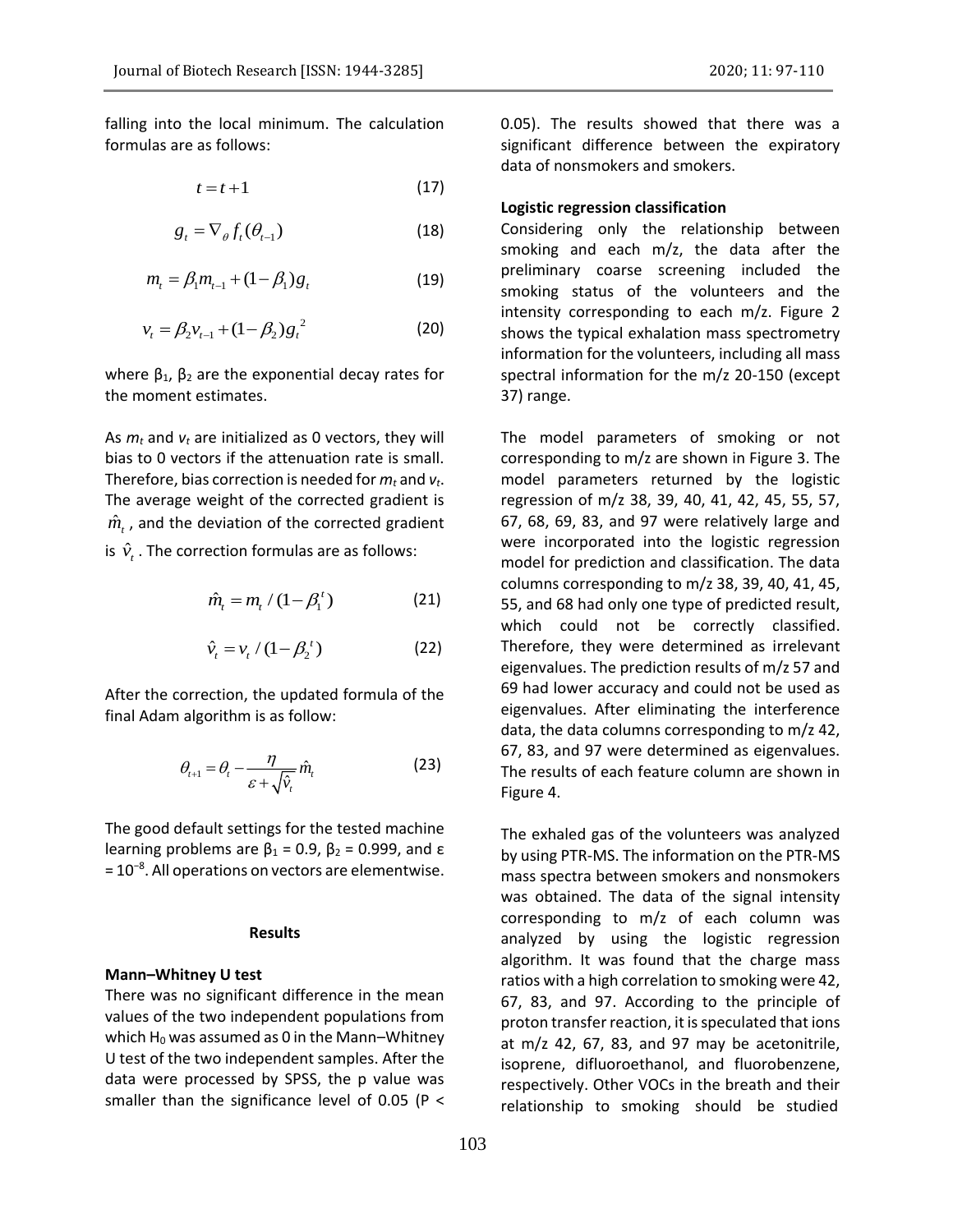

**Figure 2.** Exhalation spectrum.



**Figure 3.** m/z from 20 to 150 corresponding to the parameter of smoking.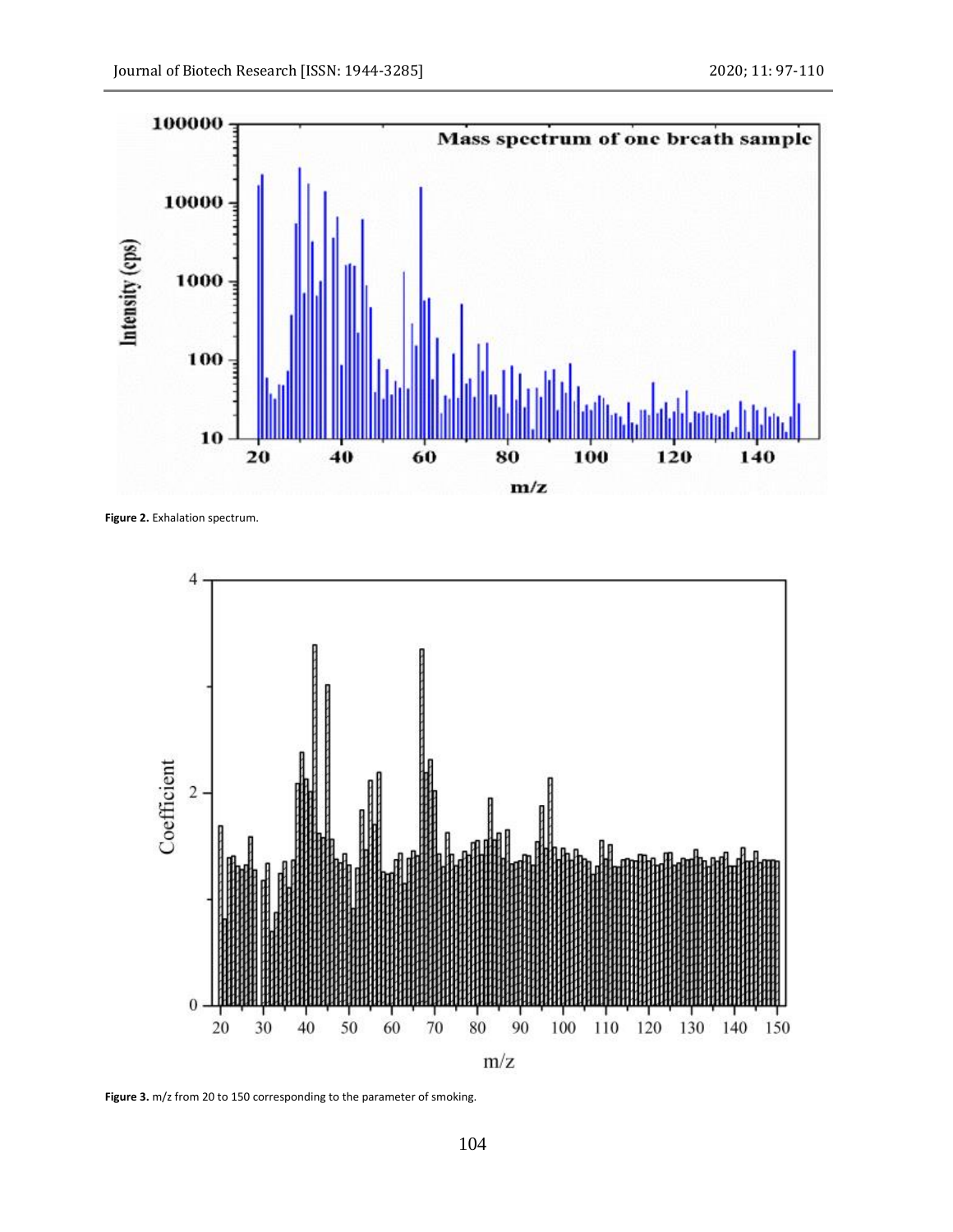

**Figure 4.** Logical regression prediction results. **(a)** Accuracy of the m/z 42 prediction was 88.5%. **(b)** Accuracy of the m/z 67 prediction was 78.5%. **(c)** Accuracy of the m/z 83 prediction was 83.5%. **(d)** Accuracy of the m/z 97 prediction was 83.5%.

further.

# **Training process of the BP and FC neural networks**

Classification prediction models using the traditional BP and FC neural networks were established by using the Python programming language under the PyTorch framework. The data columns of 39, 42, 45, and 67 in the dataset were input as eigenvalues to the input layer. Of the 1,119 instances, 80% were used as the training set for the FC neural network, while the other 20% were used to test the prediction accuracy of the neural network. The FC neural network model included both negative and positive controls in training and testing. A total of 199

negative samples were used in the training, and 44 groups of positive samples and 180 groups of negative samples were used in the testing. The neural network attempted to identify the best network in every training process and learning set, and randomly chose different initial weights and thresholds. Thus, the prediction results were different each time. After 20 predictions of the test data, the minimum accuracy rate of the BP neural network prediction model was 90.179% twice, 91.071% 5 times, 91.518% thrice, 91.964% 7 times, and the optimal accuracy rate of 92.411% thrice. The FC neural network prediction model had a minimum accuracy rate of 93.304% twice, 93.75% thrice, 94.196% 7 times, 94.643%

groups of positive samples and 696 groups of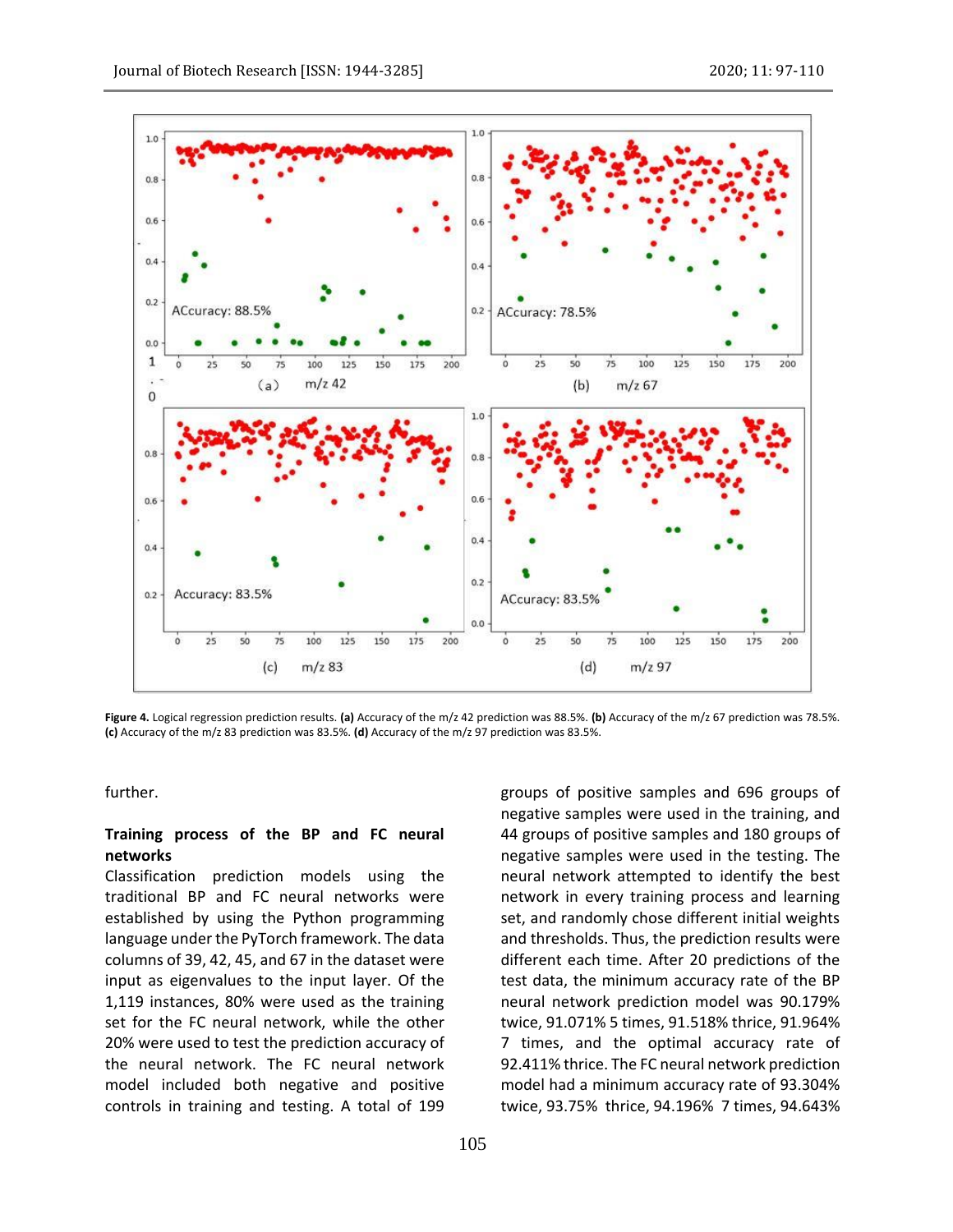

**Figure 5.** Predicted results of 895 sets of the training data to 224 sets of the test data. **(a)** Back propagation neural network prediction model classification results and the expected output results, with 17 incorrect predictions. **(b)** Fully connected neural network prediction model classification results and the expected output results, with 11 incorrect predictions.

| Table 2. Logical Regression and Connected Neural Network classification results. |  |
|----------------------------------------------------------------------------------|--|
|----------------------------------------------------------------------------------|--|

|          | Logistic regression algorithm |          |          |          | <b>Back propagation</b><br>neural network | <b>Fully connected neural</b><br>network |
|----------|-------------------------------|----------|----------|----------|-------------------------------------------|------------------------------------------|
|          | $m/z$ 42                      | $m/z$ 67 | $m/z$ 83 | $m/z$ 97 |                                           |                                          |
| Accuracy | 88.5%                         | 78.5%    | 83.5%    | 83.5%    | 92.411%                                   | 95.089%                                  |

6 times, and the optimal accuracy rate of 95.089% appeared twice.

# **Prediction classification results of the BP and FC neural networks**

The exhalation mass spectrometry data of 224 volunteers were input into the trained neural network for prediction. The predicted classification results and the expected output results are shown in Figure 5. The accuracies of the BP and FC neural network prediction models were 92.411% and 95.089%, respectively.

By comparing the classification results and the prediction accuracies of the models constructed using the traditional BP and FC neural networks, the latter had higher accuracy and prediction precision. The FC neural network model with an optimal accuracy rate of 95.089% was saved as the final model for smoking prediction. At the 21st training, the minimum variance was 0.029946, minimum gradient was 0.000599, and

correlation between the final learning data and the target was 0.83425, which is a high value.

# **Receiver operating characteristic (ROC) curve**

In this study, an FC neural network model combined with expiratory mass spectrometry was used to predict the smoking behavior, and the best calculated sensitivity, specificity, and accuracy were 72.5%, 97.5%, and 95.089%, respectively.

# **Comparison of Logical Regression and Connected Neural Network**

Compared to the logistic regression classification, the classification accuracy of the smoking behavior was improved by using the FC neural network combined with four columns of characteristic values obtained using expiratory mass spectrometry, which was superior to the conventional two-class method. The comparison results were shown in Table 2.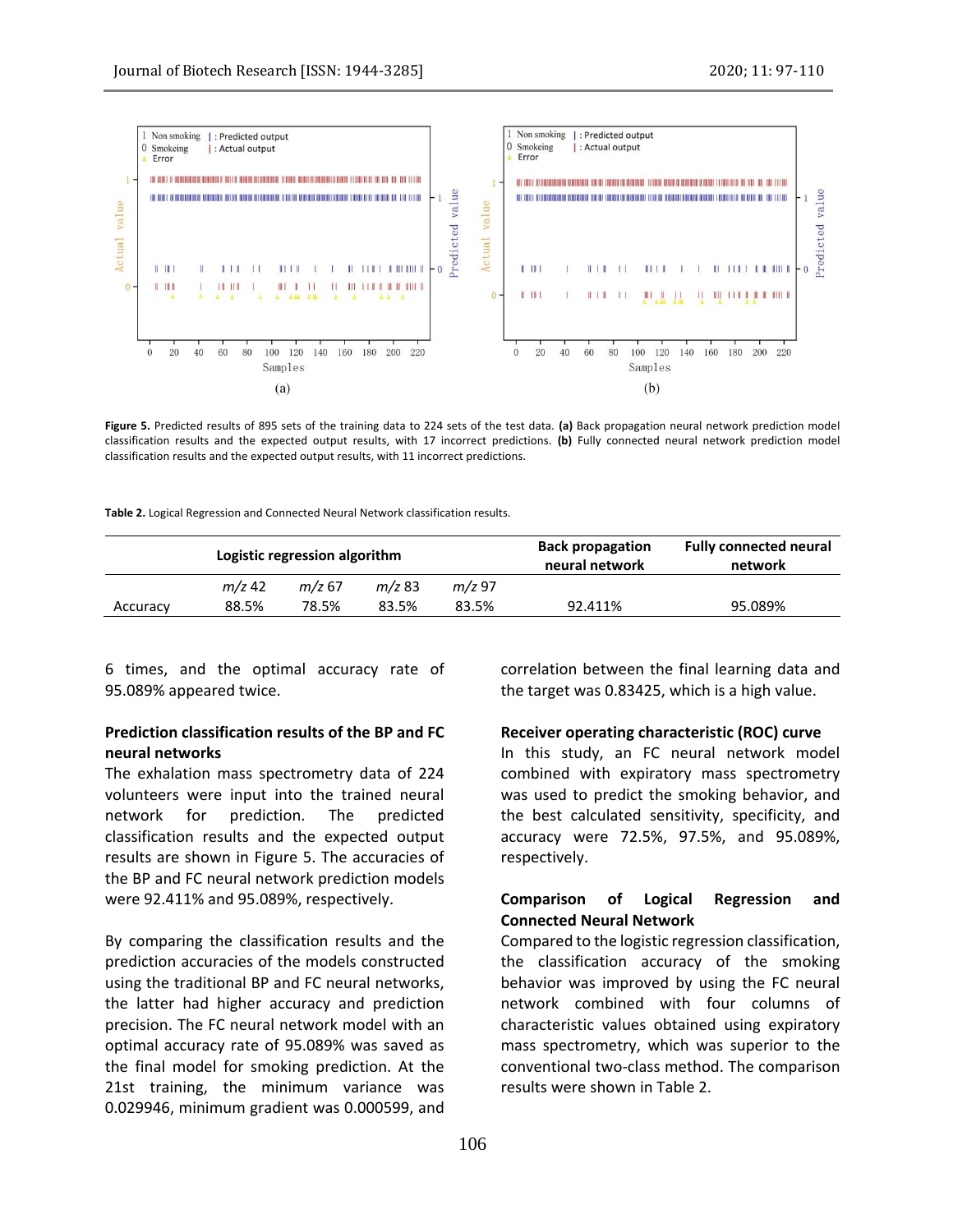

**Figure 6.** Predicted results after 20 predictions. **(a)** 671 sets of the training data to 224 sets of the test data. The worst accuracy of the prediction results was 90.179% thrice, 90.625% twice, 91.071% twice, 91.964% 5 times, and 92.411% thrice, and the optimal accuracy rate of 92.857% thrice. The prediction results after preserving the neural network training model had an accuracy of 92.857% with 16 erroneous predictions. **(b)** 448 sets of the training data to 224 sets of the test data. The worst accuracy of the prediction results was 86.607% once, 87.054% twice, 87.5% once, 87.946% once, 88.839% 5 times, and 89.286% twice, and the optimal accuracy rate of 90.179% appeared 8 times. The prediction results after preserving the neural network training model having an accuracy of 90.179% with 22 erroneous predictions.



**Figure 7.** Bar height corresponds to the prediction accuracy of each training dataset, and the blue ellipse corresponds to the number of occurrences of each accuracy. The prediction accuracy of 895 sets of the training data for 224 sets of the test data was the best in terms of both accuracy and optimal accuracy.

# **Prediction results**

To study the influence of the sample size on the accuracy of the prediction results, the first 60% as the first 671 group and the second 40% as the second 448 group of the training data were selected and input into the neural network for training. The trained neural network was used to predict the last 224 groups of the expiratory mass spectrometry data, and the predicted results are shown in Figures 6. The smoking prediction model trained using different training sets was developed, and the prediction accuracy and the corresponding probability of each group of the training data are shown in Figure 7. The training processes also had different performances as shown in Table 3.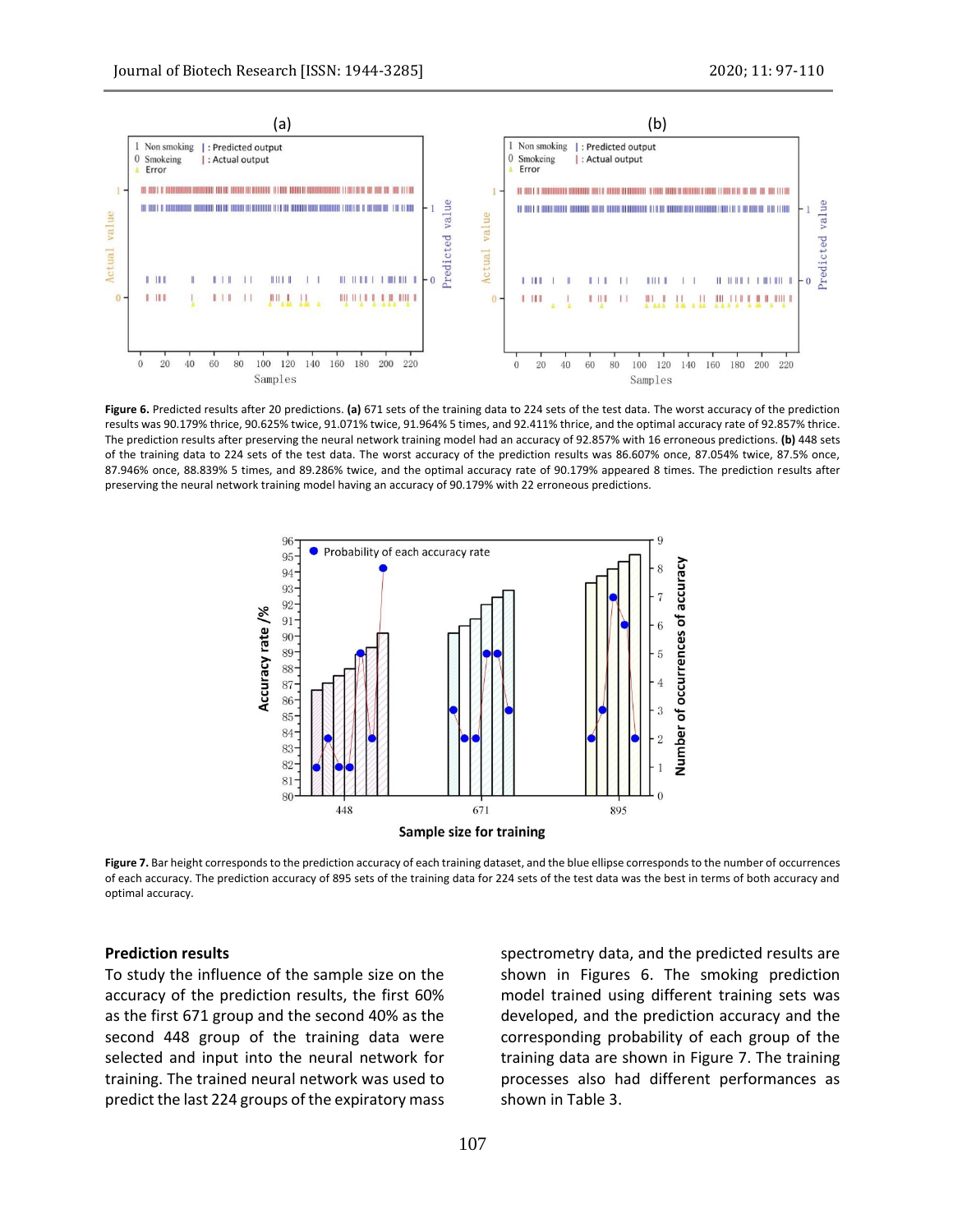| <b>Training sample size</b> | Mean-square error | Gradient    | Data dependency |
|-----------------------------|-------------------|-------------|-----------------|
| 895                         | 0.029946          | 0.00059599  | 0.83425         |
| 671                         | 0.076588          | 0.00000697  | 0.82672         |
| 448                         | 0.093298          | 0.000001992 | 0.80718         |

**Table 3.** Comparison of different numbers of the data training processes.

#### **Discussion**

The questionnaire method can be used to determine whether an individual smokes, and the results are easy to quantify and analyze statistically. However, survey results are vulnerable to the subjective will of the respondents. The authenticity is not guaranteed, and the accuracy is low. Although the accuracy of the blood test and lung texture analysis in determining the smoking behavior is guaranteed, the detection cycle is long, and the patient bodies will also be harmed. The use of genetic methods to detect smoking requires multiple investigators to conduct multiple experiments and comparisons. The individual smoking behavior is finally discovered by determining the mutation of the smoking-related genes. The accuracy of this method is very high, but the detection is timeconsuming, expensive, and labor-intensive.

In the previous study [34], the Mann–Whitney U test was used to test the acetonitrile content in smokers and nonsmokers, and the cut-off point of the acetonitrile concentration was determined by the SPSS data analysis with an receiver operating characteristic (ROC) curve drawn to determine the sensitivity of 79% and the specificity of 91% for predicting smoking. By combining the sensitivity and specificity, the accuracy of this reported method could be estimated at approximately 88.8%. In another study, the contents of cyanide and acetonitrile in exhaled gases of 370 volunteers were classified as markers of smokers and nonsmokers [35]. The ROC characteristic curves were obtained by using SPSS software. The best sensitivity and specificity for distinguishing smokers from nonsmokers were 73.7% and 95.5%, respectively, and the calculated accuracy was approximately 90.7%. In

this study, the best calculated sensitivity, specificity, and accuracy for smoking behavior prediction were 72.5%, 97.5%, and 95.089%, respectively. The comparation of different methods showed that there were differences on samples collection and used datasets. Therefore, the accuracy was the only reference, which confirmed that predicting the smoking behavior based on the FC neural network was a feasible method.

Logistic regression is a conventional classification method that is used to handle the regression problem with dependent variables as classified variables. Moreover, it is often used to handle two-class or binomial distribution problems and can also handle multiclassification problems. Therefore, Logical regression was used to classify and predict the optimal dataset in this study.

The smoking prediction model trained using different training sets was investigated in this study. By comparison of the prediction results of different training samples, it was observed that the smoking prediction model became increasingly reliable with an increase in training samples. From the point of view of the training process, the more the training samples, the smaller the minimum mean variance, the larger the gradient, and the stronger the data correlation. From the training results, it was confirmed that the more the training samples, the higher and more stable the prediction accuracy. Therefore, increasing the number of the training samples can improve the accuracy and stability of the smoking prediction models.

# **Conclusion**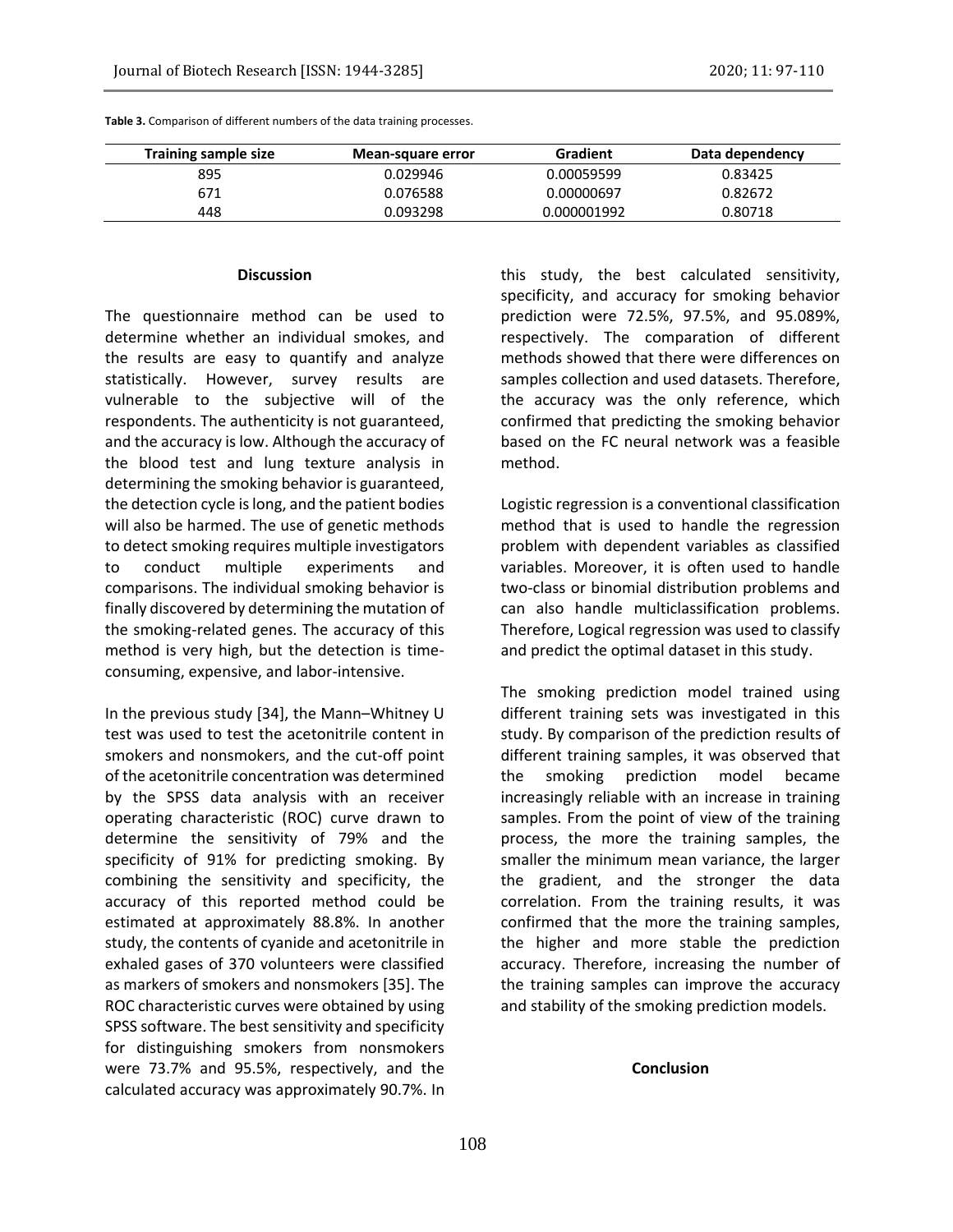In this study, expiratory mass spectrometry data were combined with an FC neural network for predicting smoking behavior. Characteristic values with a high correlation with smoking were obtained through parameter analysis. They were used to classify and predict smoking. The signal intensities corresponding to m/z 42, 67, 83, and 97 were used as the input of the neural network, and the label column data were used as the output value of the training model. The reliability of the smoking prediction model designed in this study was determined according to the performance of the training process of the model, prediction results, and prediction accuracy. The FC neural network combined with expiratory mass spectrometry has the advantages of being non-invasive, fast, and accurate in predicting smoking behavior. Comparing to social smoking surveys, our model is less laborious, has shorter investigation duration, and has greater investigation scope. Concerning disease prevention, smokers can be alerted, and then the diseases caused by smoking can be reduced. The prediction methods proposed in this study may also have potential applications in exhalation-related disease prediction and drug abuse detection, which should be studied further. However, the instrument for collecting breath data by proposed method is relatively bulky, so that the miniaturized instrument can be developed in the future to expand its application field.

### **Acknowledgement**

This paper was funded in part by the National Natural Science Foundation of China (No. 61671434), the National Key R&D Program of China (2016YFC0200200) and the National Natural Science Foundation of China (Nos. 21705152, 21477132 and 81401756)

#### **References**

1. Warren GW, Alberg AJ, Kraft AS, Cummings KM. 2014. The 2014 Surgeon General's report: "The health consequences of

smoking--50 years of progress": a paradigm shift in cancer care. Cancer. 120(13):1914‐1916.

- 2. Rigotti NA, McDermott MM. 2019. Smoking Cessation and Cardiovascular Disease: It's Never Too Early or Too Late for Action. J Am Coll Cardiol. 74(4):508‐511.
- 3. Erbas B, Knudsen TM, Janson C, *et al*. 2018. Critical age windows in the impact of lifetime smoking exposure on respiratory symptoms and disease among ever smokers. Environ Res. 164:241‐247.
- 4. Centers for Disease Control and Prevention (US); National Center for Chronic Disease Prevention and Health Promotion (US); Office on Smoking and Health (US). 2010. How Tobacco Smoke Causes Disease: The Biology and Behavioral Basis for Smoking-Attributable Disease: A Report of the Surgeon General. Atlanta (GA): Centers for Disease Control and Prevention (US).
- 5. Park S, Jee SH, Shin H, *et al*. 2014. Attributable fraction of tobacco smoking on cancer using population-based nationwide cancer incidence and mortality data in Korea. BMC Cancer. 14:406.
- 6. Nikota JK, Stämpfli MR. 2012. Cigarette smoke-induced inflammation and respiratory host defense: Insights from animal models. Pulm Pharmacol Ther. 25(4):257‐262.
- 7. Han S, Jerome JA, Gregory AD, Mallampalli RK. 2017. Cigarette smoke destabilizes NLRP3 protein by promoting its ubiquitination. Respir Res. 18(1):2.
- 8. Al‐Hetlani E, Halámková L, Amin MO, Lednev IK. 2020. Differentiating smokers and nonsmokers based on Raman spectroscopy of oral fluid and advanced statistics for forensic applications. J. Biophotonics. 13:e201960123.
- 9. Suarez L, Barrett-Connor E. 1984. Interaction between cigarette smoking and diabetes mellitus in the prediction of death attributed to cardiovascular disease. American Journal of Epidemiology. 120(5):670.
- 10. Massadeh AM, Gharaibeh AA, Omari KW. 2009. A single-step extraction method for the determination of nicotine and cotinine in Jordanian smokers' blood and urine samples by RP-HPLC and GC-MS. J Chromatogr Sci. 47(2):170‐177.
- 11. da Fonseca BM, Moreno IE, Magalhães AR, *et al*. 2012. Determination of biomarkers of tobacco smoke exposure in oral fluid using solid-phase extraction and gas chromatographytandem mass spectrometry. J Chromatogr B Analyt Technol Biomed Life Sci. 889-890:116‐122.
- 12. Sylwia Narkowicz, Żaneta Polkowska, Jacek Namieśnik. 2012. Analysis of Markers of Exposure to Constituents of Environmental Tobacco Smoke (ETS), Critical Reviews in Analytical Chemistry. 42(1):16-37.
- 13. Benkirane S, Nicolas A, Galteau MM, Siest G. 1991. Highly sensitive immuno-assays for the determination of cotinine in serum and saliva. Comparison between RIA and an avidin-biotin ELISA. Eur J Clin Chem Clin Biochem. 29(6):405‐410.
- 14. Ramdzan AN, Barreiros L, Almeida MI, Kolev SD, Segundo MA. 2016. Determination of salivary cotinine through solid phase extraction using a bead-injection lab-on-valve approach hyphenated to hydrophilic interaction liquid chromatography. J Chromatogr A. 1429:284‐291.